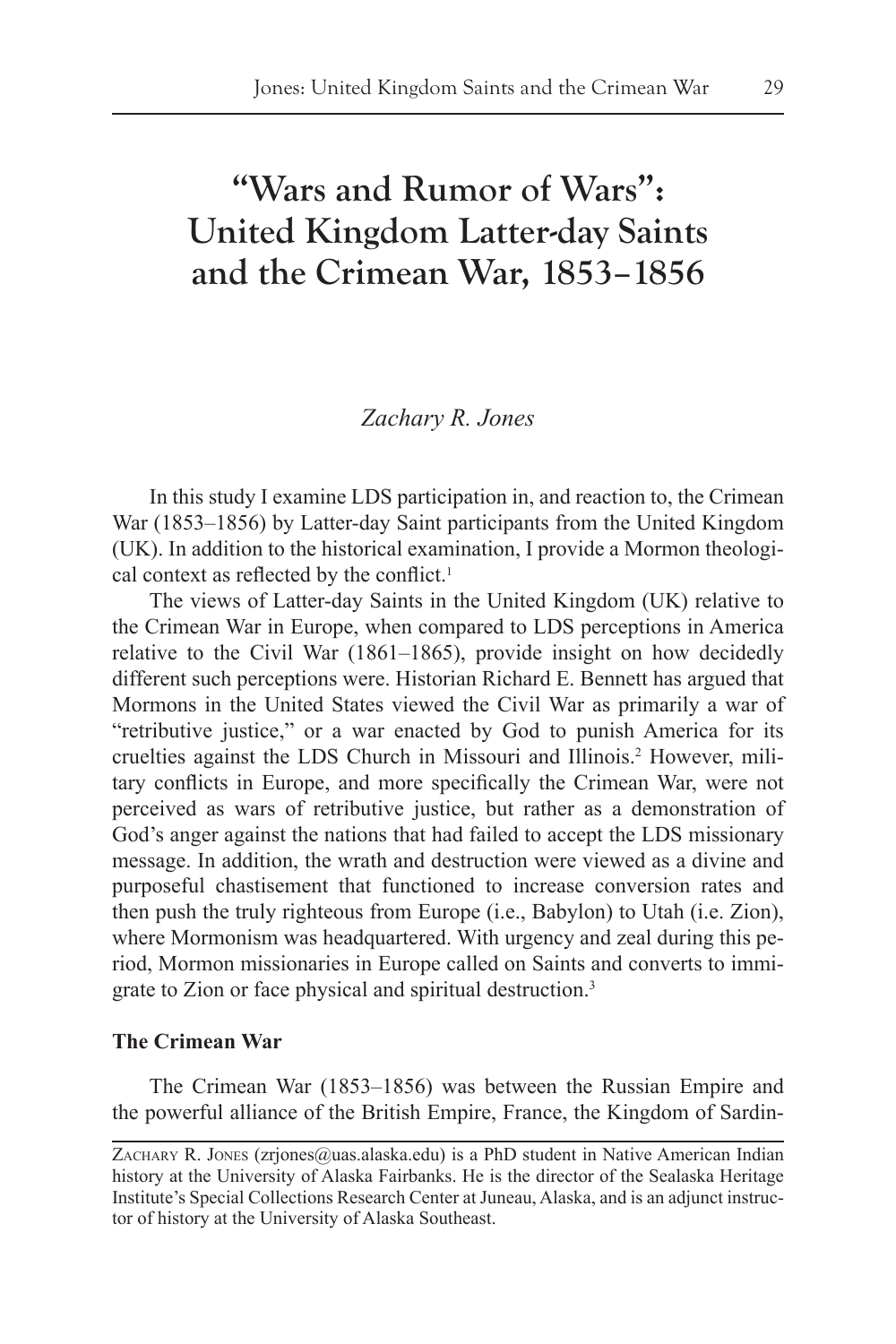ia (now part of Italy), and the Ottoman Empire (now divided into Middle Eastern, North African, and Southeastern European nations). The conflict resulted in part from a long-running series of imperial ambitions of the major European powers regarding which nations would have influence over the fate of the declining Ottoman Empire's territories and its warm-water ports.4

While the genesis of the Crimean War is complex, the conflict began over Russia's territorial advances into the Crimean Peninsula, which theoretically threatened the UK's control of sea-trade routes to British India, but also Russia's need for a warm water-port. Religious ideologies, particularly control over the Holy Land, are also often cited as an additional factor in the hostilities. Combat began in July 1853, when Russia sent troops into the Danubian principalities and secured a series of victories over Ottoman forces. The UK, objecting to the Russian annexation of Ottoman territory, sent a fleet of battleships to the Dardanelles, a key water passage linking the Mediterranean and the Black Sea. France allied with Britain, which in turn entered into a pact with the Ottoman Empire and issued an ultimatum to the Russian Empire. Russia rejected the ultimatum, and France and Britain declared war on March 28, 1854. Later in the conflict, opting for imperial gain, the Kingdom of Sardinia also entered the conflict against Russia. Russia had assumed that former allies like Austria would come to its aid, but a military pact failed to materialize.

Over the next two years the Crimean Peninsula was the seat of most of the conflict, though additional military actions also occurred in western Turkey, the Baltic Sea, the White Sea, and in the Pacific. Scholars have long debated the number of soldiers actually killed in the conflict, but recent figures place the number at 750,000 deaths counting both combat and disease—most of whom were Russian. Most scholars agree that nearly as many soldiers died of disease as from combat, due to deplorable conditions on the front in the Crimean Peninsula and elsewhere.

For historians and military tacticians today the war is often remembered for the epic tactical errors of the land campaign which cost thousands of lives (especially among the British), the use of new military technologies to improve the effectiveness of destroying an enemy, Russia's failed diplomatic negotiations after the war, and for being the first conflict covered widely by journalists and photographers. For historians examining the Russian perspective of the war, it has often been attributed as a war that broke and divided the national spirit, prompting wide-ranging reforms by the new Tsar Alexander II (who ruled from 1855–1881), which eventually led to the emancipation of Russian serfs in 1861. For the British Empire, historians argue that the war helped maintain the so-called balance of power in Britain's favor, while at the same time demonstrated Britain's outdated military tactics, and on some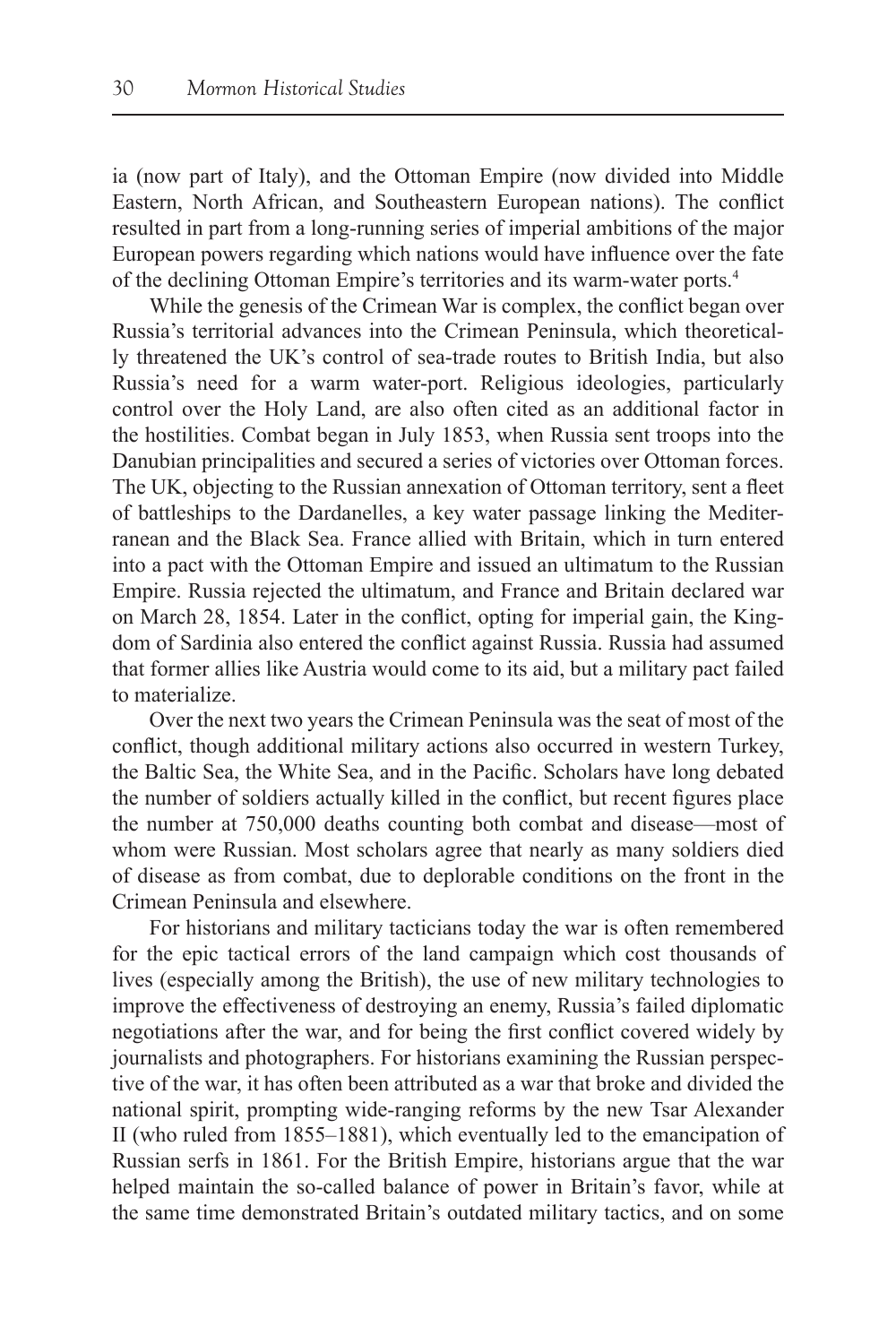levels led Britain to focus on economic dominance as opposed to military superiority.<sup>5</sup>

#### **United Kingdom (UK) Latter-day Saints Serving in the Crimean War**

Far away from the UK on the various battlefields of the Crimean War, a number of Scottish, Irish, Welsh, and British Mormons serving in the UK's military machine saw combat. While sources are unclear as to exactly how many Mormons actually participated, it appears that the number was not large, likely less than one hundred.<sup>6</sup> Documentation shows the creation of three separate soldier branches: (1) the Expeditionary Force Branch (most often in Turkey), (2) the Floating Branch (most often at sea), and (3) a branch that seems to have collapsed, consisting of members of the Scottish 76<sup>th</sup> Regiment. LDS Church leaders in the UK also felt the need to establish religious oversight and priesthood governance among the LDS soldiers, calling a few to serve in three branch presidencies for those deployed to the scene of conflict. James F. Bell, president of the Malta Conference and the LDS branch at Florianna, Malta, had jurisdiction over these branches, and members of the branch presidencies reported to him regularly.<sup>7</sup> The branch presidencies were regularly reorganized as soldiers came and went due to transfers, sickness, and death. By October 1854, fifty-eight people (soldiers and civilians) had been baptized in the Malta Conference since its inception two years previous, but additional baptisms of soldiers and civilians were occurring. In late 1854, LDS membership in the branches included the following: Florianna (Malta) Branch (a mix of soldiers and civilians)—13 members; Expeditionary Force Branch—23 members; Floating Branch—a scattered membership of about 10 after casualties and death; and the  $76<sup>th</sup>$  Regiment (deployed at sea)—7. Although these numbers were small, this group of LDS soldiers experienced the war's full fury.

A few letters from LDS soldiers serving in the Crimea were written to Franklin D. Richards, an LDS Apostle and president of the British Mission, who subsequently published them in the *Millennial Star*. Although Richards, and his brother Samuel W. Richards, the previous president of the British Mission, had voiced strong opinions about the war, Franklin D. Richards nonetheless felt that these letters merited publication. The letters provide firsthand information on how LDS soldiers perceived and experienced the war and on how they loathed the dismal conditions of combat and feared for their lives, yet attempted to remain connected to the Church in the UK and fellow LDS soldiers in the trenches. The ugliness of war is uncensored and fully manifest in their correspondence.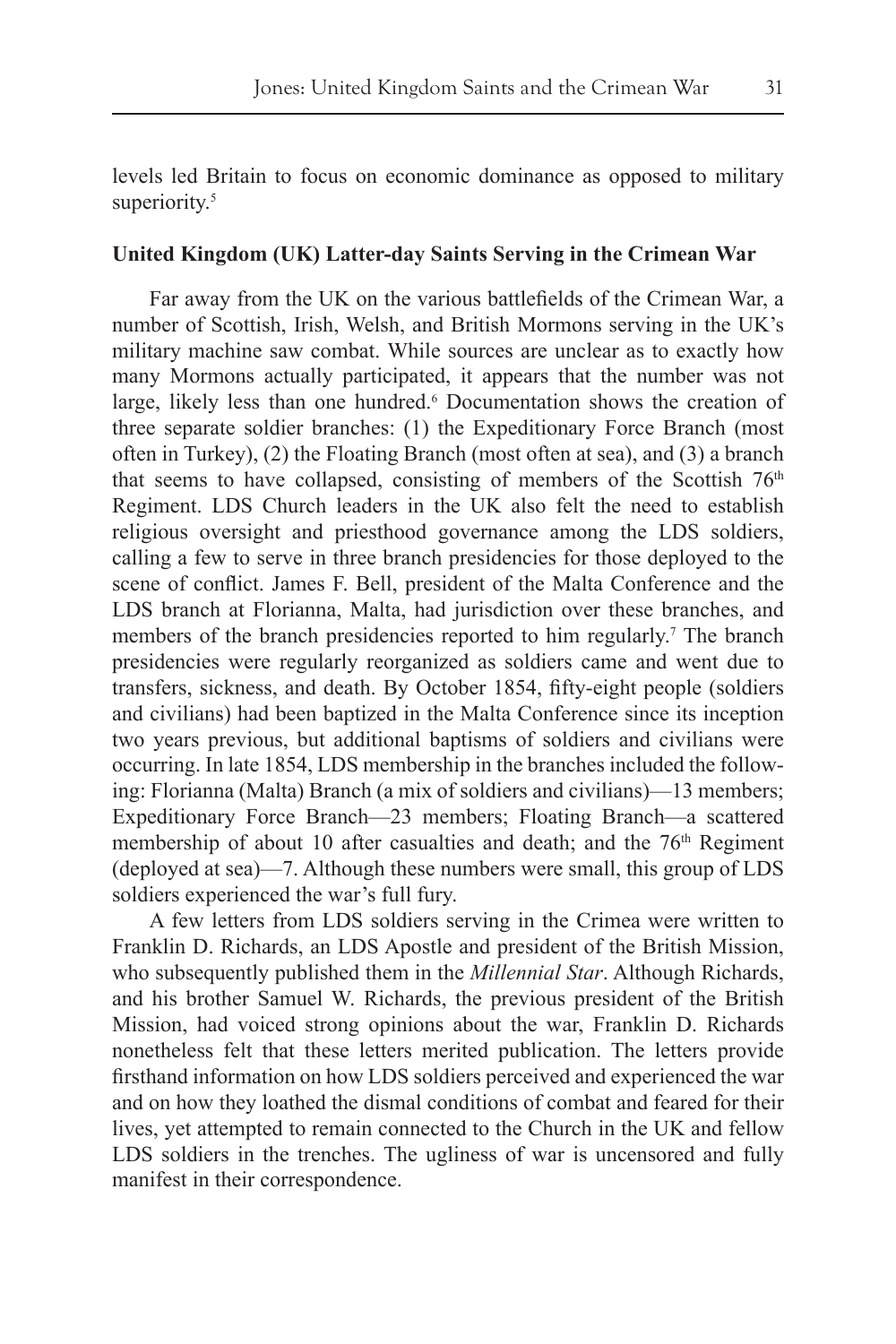

Portion of Franz Roubaud's 1904 panoramic painting of the siege of Sebastopol. Latterday Saint soldiers from the United Kingdom served in the Crimean War and saw action in the Sebastopol campaign.

A number of LDS soldiers were killed on the battlefield, or died later as a result of their wounds or disease, leaving widows and young children behind in the UK. Others narrowly escaped with their lives. During the yearlong siege of the Russian-occupied city of Sebastopol (September 1854 to September 1855), troops on both sides experienced high casualties.<sup>8</sup> John McLean, president of the Expeditionary Force Branch, reporting on the welfare of Mormon men near the front at Sebastopol during the winter of 1854–1855, wrote that he "could not describe the horrors of our situation by letter." He continued: "We live in a mess of filth and vermin, and cannot get rid of it." Clean clothing, bathing, and good food were nonexistent. "We sleep within reach of the enemy's shot and shell," he wrote, adding that a good night's sleep was difficult to find, and death was possible at any moment. McLean, and other LDS soldiers as well, expressed their desires to returning home to England and then move to Zion, calling the hellish experience of war a type of prison within "Babylon."9 Five months later he reported that only about twelve or thirteen LDS combat soldiers had survived the fighting in the Crimea, the number being reduced due by death, discharge for wounds or sickness, or transfer to another location.<sup>10</sup>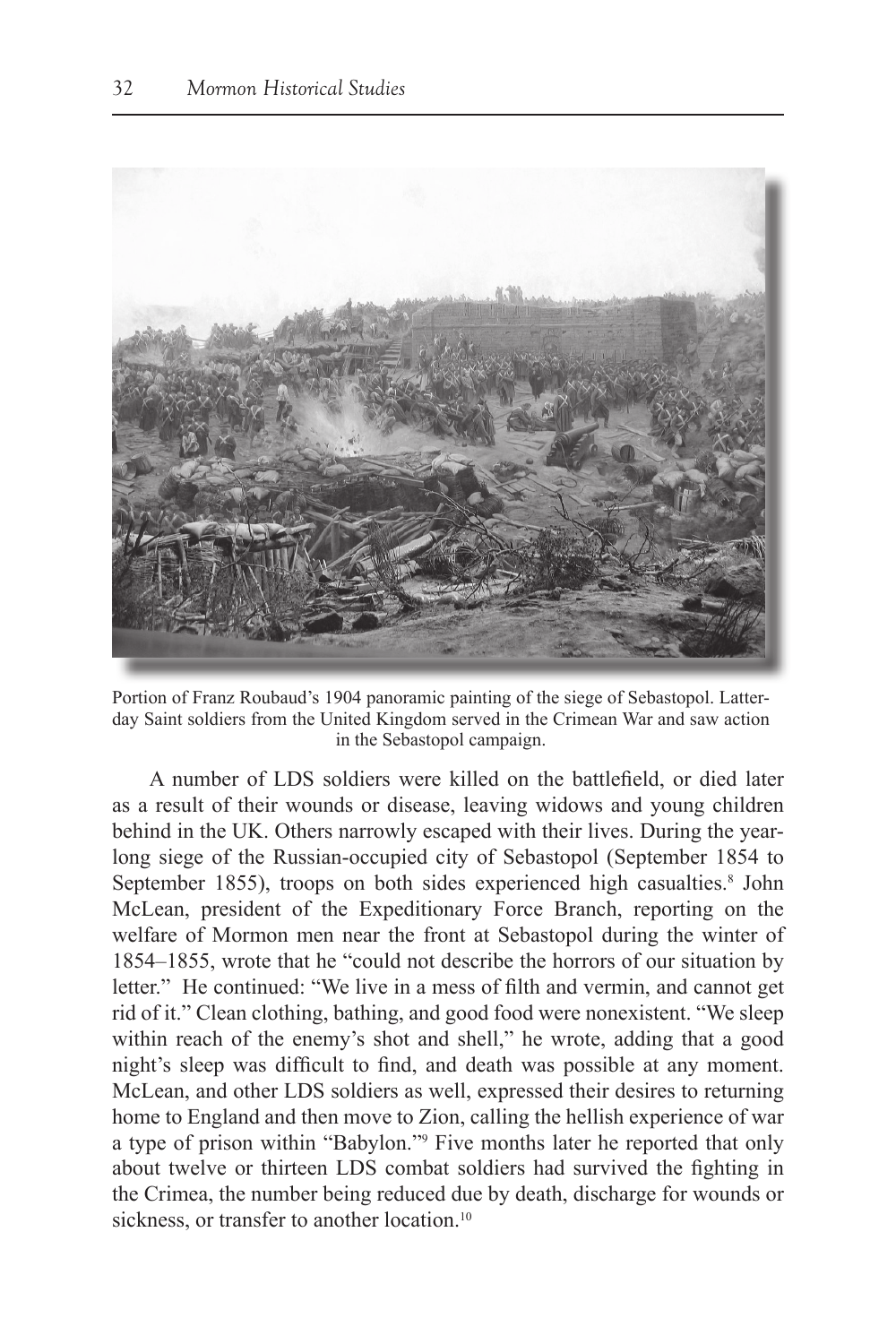Reports on the wounded and those killed were regularly detailed in their correspondence. Amid the Sebastopol siege in November 1854, McLean reported from the front that he and other LDS soldiers in his regiment had fought in several battles and that the Russians "came against us in immense numbers." After one battle, McLean's division was "reduced to a mere skeleton by being killed and wounded." McLean received a bayonet wound in the left arm in a close-quarter melee. LDS Corporal Peter Hays "had to get his arm cut off above the elbow" after sustaining a serious wound. Another LDS soldier by the name of McDonald sustained three separate wounds, two from artillery shells that exploded near him, and another from a bullet wound to the hand.11 Alexander Downes, a presidency member in the Floating Branch, reported that a Church member with the last name of Burridge was also wounded in the hand and lost three fingers.<sup>12</sup> Henry Russell, another presidency member, reported that Patrick Brodlie of the 41st Regiment (a Welsh regiment) was killed in action on the battlefield and "was noted for his calmness when dying on the field, by his comrades." Alexander Ross died of sickness, leaving "a wife and two or three children unprovided for."13 The horrors of war and their deplorable conditions contributed to low morale. W. Higgins, an LDS soldier, did not shy from expressing his true feelings. "I wish the war over this month," he wrote, "for I am sick and tired of it. . . . I hope to see the happy day when the army is returning to England."14

The battlefield experiences of the LDS soldiers did not go unnoticed by the Church's leadership in Utah. British Mission President Franklin D. Richards periodically kept the Mormon leadership apprised of the war situation and LDS men serving. In October 1854, Richards informed Brigham Young of causalities at Sebastopol: "The brethren [LDS soldiers] were in the left wing of the army, which experienced the severest part of the engagement."<sup>15</sup>

Historian Olive Anderson argues that ministerial and missionary activities among the different religious organization groups occurred, but little actual religious conversion took place.16 The letters from LDS servicemen align with this sentiment. For example, in nearly every letter the Mormon soldiers mentioned their desire to share the gospel message with their fellow servicemen, but most encountered an unreceptive audience. John McLean wrote that "there is a very bad spirit manifested towards the Gospel" when he attempted to proselytize to soldiers in Turkey. "If anything whatever is mentioned concerning the Latter-day Saints or their doctrines, there is nothing can be heard, but cursing and vile abusive language from almost everyone in the tent."17 Part of the animosity may have stemmed from the January 1853 announcement in the *Millennial Star* that Mormons embraced and practiced polygamy.18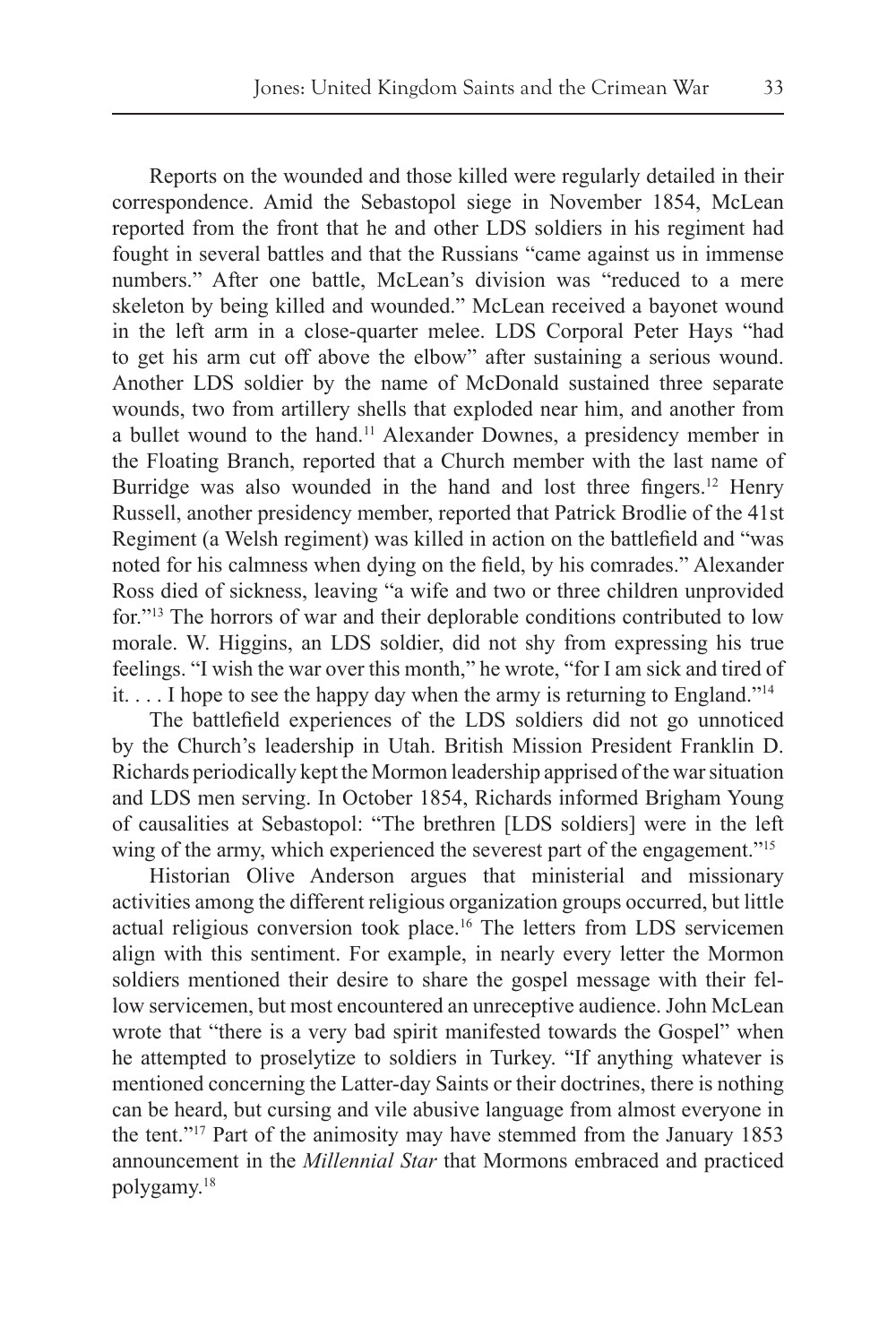There were exceptions, however, and converts were made. In late 1854, the branch presidency of the Expeditionary Force branch in Turkey reported baptizing six soldiers.19 Writing five months later, Henry Russell optimistically argued that there were additional soldiers interested in joining the LDS Church, but "we have no time to baptize, or our numbers would be increased."20 A few months later Russell reported to Richards that a soldier and recent convert baptized in Turkey by the name of Valentine had been killed in combat.21 While conversion to Mormonism was obstructed by a number of factors, particularly polygamy, and while it may have been relatively unattractive among the general British soldiery, it appears that twenty or more soldiers embraced Mormonism, a significant number, given that fewer than one hundred LDS soldiers from the UK served during the war and helped secure these conversions.<sup>22</sup>

LDS soldiers held formal worship services in Crimea, but not regularly. In August 1845, Alexander Ross reported that his branch of twenty servicemen were fortunate to "meet in the woods convenient to camp" on a few rare occasions.<sup>23</sup> As combat intensified on the front, John McLean sought to remain in contact with the LDS soldiers arriving at the front in Sebastopol, but this proved difficult because of combat duties and regulations on troop interactions. "We can hold no meetings," he wrote, "and it is only by stealth that we can have an opportunity of conversing with one another."24 A few months later he reported that the high turnover of soldiers and troop movements made it difficult to determine where the LDS soldiers were stationed: "Some of the Saints here are gone away wounded, and others have gone away to Scutari with sickness."25 In April 1855, Alexander Downes, president of the Floating Branch, reported that two years after his initial deployment from Malta, he had "not been able to meet my Branch even once."<sup>26</sup> Understandably, LDS soldiers moved about with their units or were transferred during the war, and locating them often proved difficult or impossible. In short, most Mormon servicemen were obliged to worship by themselves, and only rarely could they get together for religious exercises. Surprisingly, Mormon servicemen periodically received copies of the *Millennial Star*. McLean reported how eagerly he and other soldiers awaited the arrival of the newspaper, which provided "mental food" and a type of spiritual and as well as psychological escape from the stresses of war.<sup>27</sup>

### **Mormon Premillennial Worldview of the Crimean War**

As Grant Underwood has demonstrated, nineteenth century Mormonism was saturated with apocalyptic millennial belief. As premillennialists, Latter-day Saints believed the world would be cleansed through destruction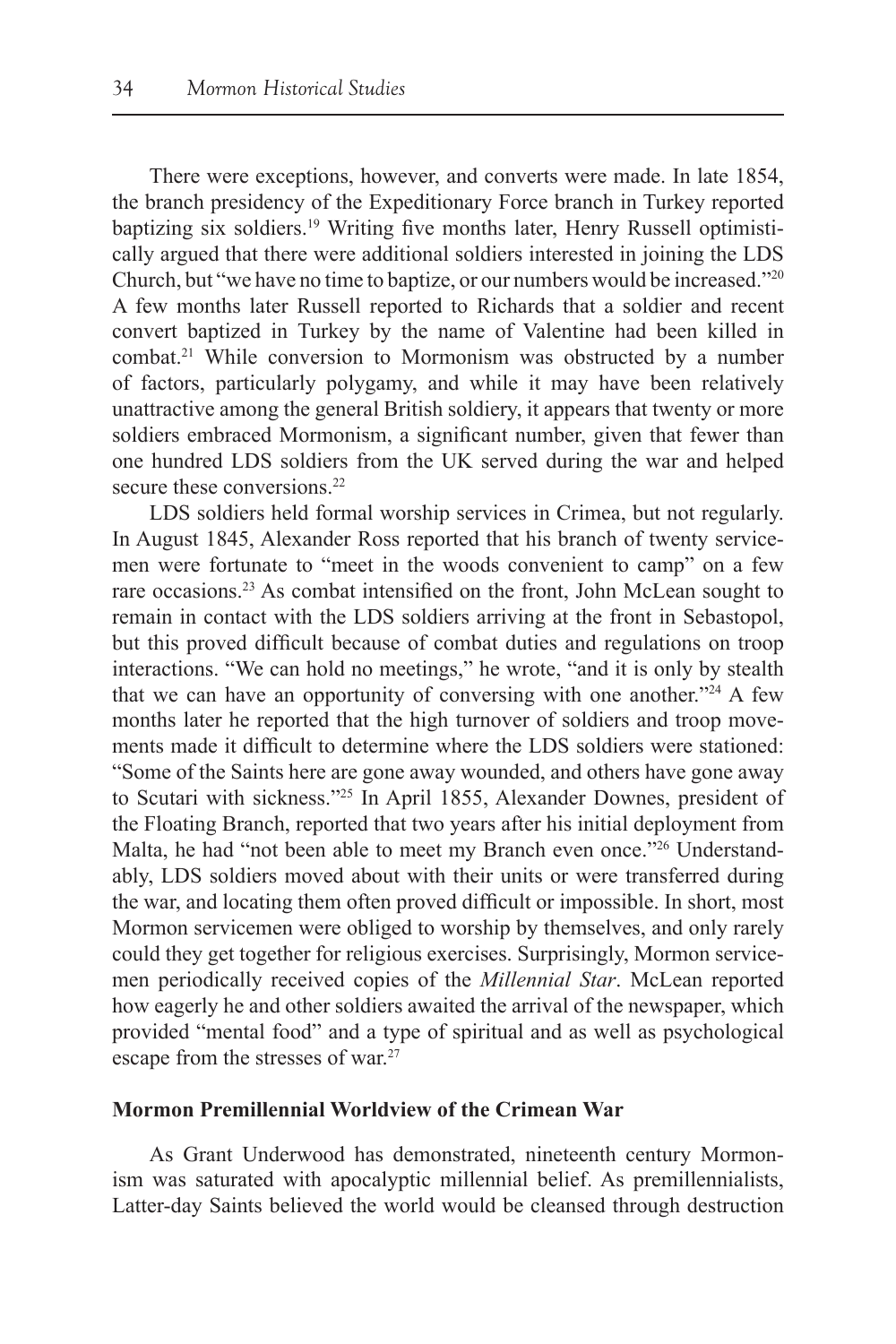*before* Christ would return and reign in peace for a thousand years. Mormons also welcomed this apocalyptic event, since "the suffering righteous will be vindicated and their evil oppressors vanquished" prior to Christ's return.<sup>28</sup> Furthermore, the notion of global war, calamity, and wide-ranging destruction also demonstrated God's power on earth. Since Mormon worldviews were religiously framed, they saw opposing forces as being of the devil, and forces that aided the LDS cause as being divine. And since Mormons perceived opposing "power structures [being] fully controlled by the adversary," they fully expected "divine intervention . . . to come dramatically, even cataclysmically, as superhuman forces square off in the final showdown of good and evil." In a real sense, LDS faithful believed "that they would act out Biblical narratives in their own lives" and gather Israel before Christ returned to reign in his millennial glory and power.29

The millennial worldview of Mormonism is aptly represented in LDS narratives that address the Crimean War in premillennial terms. For example, LDS missionary Andrew Ferguson, proselytizing in 1853 in his native Scotland, penned his thoughts on the impending Crimean conflict: "One thing is certain, that war must ensue, before the Lord descends to Earth," he wrote. "That will come to pass before this generation passes away." He believed millennial prophesies were "beginning to be fulfilled . . . while we can see war raging" and that the wicked would soon be destroyed.<sup>30</sup> Over the coming months Ferguson continued to reflect on the brooding war: "What it will come to no one can tell," he mused. However, he was also certain that "this war is to precede the coming Lord." With society "turning upside down between the cry of war" his premillennial broodings generated a need for him and his family to remain vigilant and faithful: "O Lord grant that thy people may be willing & obedient in the day of thy visitation amoungst the inhabitants of this Earth, to punish the wicked for the evils, & drive sin from its face thereof, & redeem thy Ancient people Israel, & give me with my family power to continue faithful in thy work, until the faithful day, amen."31 Over the coming months Ferguson's concerns mounted as the conflict grew and as UK involvement augmented.<sup>32</sup>

During the spring of 1854, as the UK became more politically involved in the Crimean, but before war was officially declared, Samuel D. Richards, president of the British Mission (1852–1854) and editor of the *Millennial Star*, began addressing the impending war in premillennial terms in the periodical. The first discussion of the growing crisis by Richards appeared as a three-page article in the March 1854 issue titled "There Shall Be Wars and Rumours [*sic]* of Wars." Writing with surprisingly erudite knowledge of the political issues at hand, Richards weighed in on political aspects, and then amalgamated politics with his theological worldview. He indicated that "war itself seems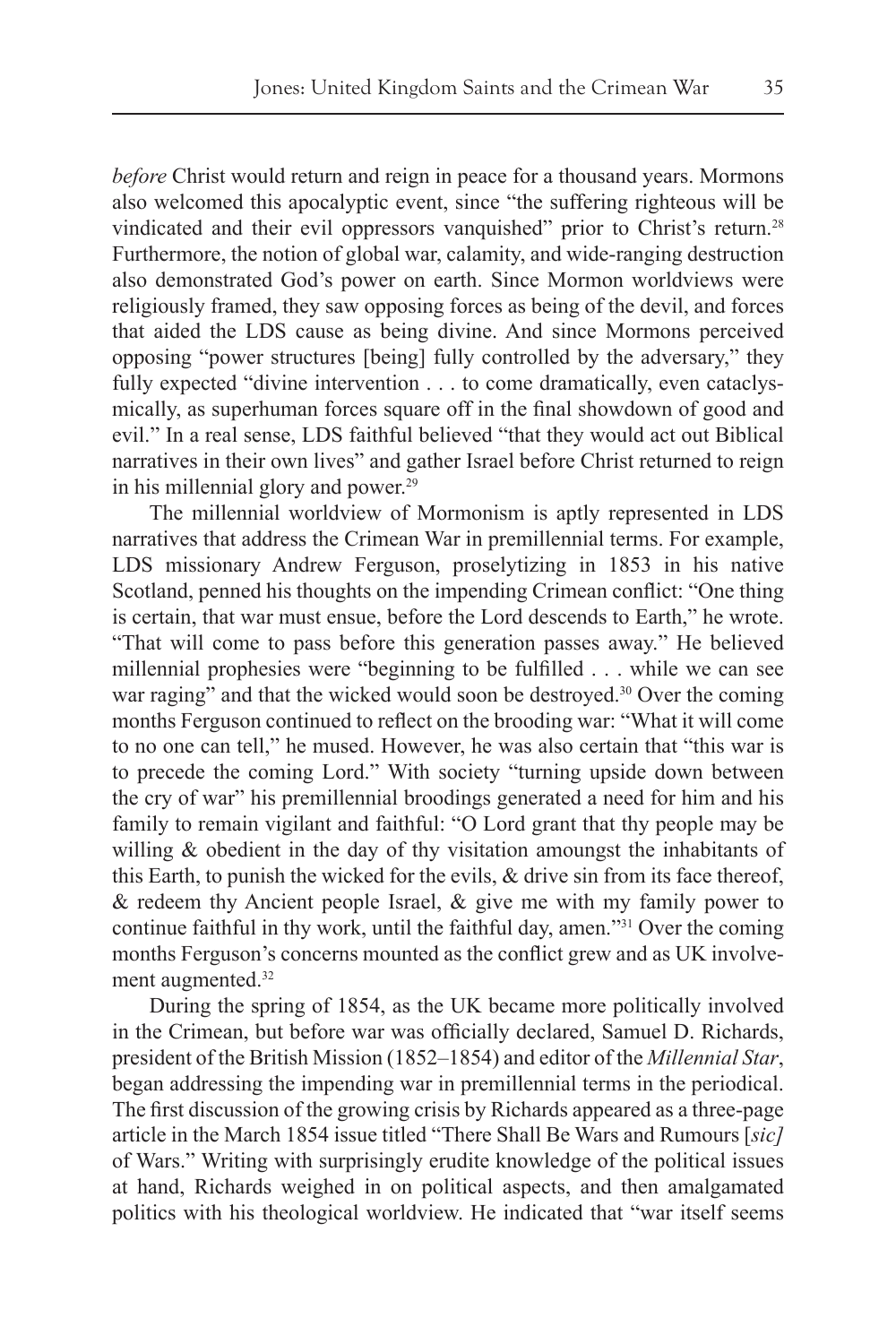inevitable" and functioned to contest the "balance of power" between Britain, France, and Russia, framing the conflict as a prophetic "signs of the times." Though he favored Britain in the contest, and argued on behalf of the British and French becoming involved in the conflict, his spiritual worldview dictated his perceptions of the war. If the warfare brought results that favored the allies, Richards argued, such as the liberation of Poland and other occupied nations under Russian dominion, "doors may be opened for the introduction of the gospel" among these nations, adding that if



Samuel W. Richards, president of the British Mission, 1852–1854.

these "nations be divided by internal revolutions, or through the effects of external war," it would "give the servants of the Lord opportunity to deliver their warning testimony." Believing that war and conflict would continued to unfold throughout the world, Richards encouraged Europeans to embrace Mormonism, join with the Saints, and flee to "places of refuge" in Zion in Utah Territory, since only in Zion could one find peace and rest from wars and the future destructions of the world before Christ's millennial return. "The wicked have naught to hope, the Saints have naught to fear," because God would protect His flock. In his view, "wars and commotions of the nations will forward the gathering of Zion and hasten" the millennium "ten times faster than all the preaching of the Elders to the wicked." He embraced and welcomed the carnage of the premillennial period: "Let the evil day roll on, and then all hail to the millennial reign of peace."33

The following month, only days before the UK officially declared war on Russia, Richards authored another article in the *Millennial Star* which spoke to the looming conflict's spiritual implications. Referencing Russian advances in the Crimea toward British India, President Richards made the case that if the British government failed to allow more religious freedoms in it colonies, such as India, "British rule must eventually come to an end." He prophesied—and threatened—that "those who oppose the servants of God, He will overthrow, and, for anything we know, He may as well use Russia for His instrument."<sup>34</sup> Clearly, God stood behind the global advance of Mormonism; and if any government inhibited the spread of the LDS gospel message, heavenly punishment would follow.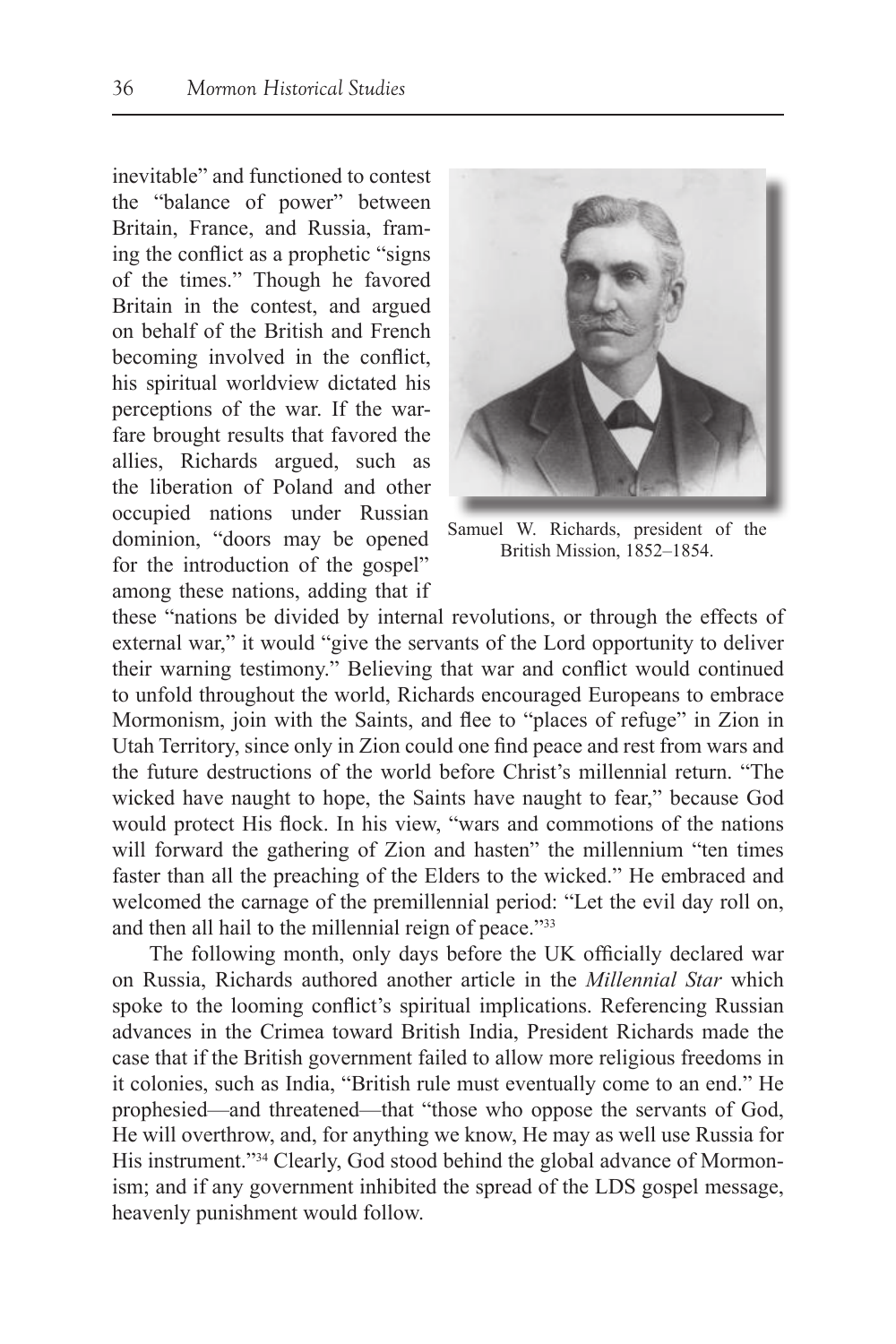After the UK officially declared war on Russia on March 28, 1854, Samuel W. Richards continued writing in the *Millennial Star* about the conflict. One of these articles, "War Declared," offered predictions on how the war could unfold. Again, siding with the allies, he argued that "Russia must bear the burden of having provoked this war" and lambasted the Tsar "as an unprincipled, treacherous, [and] scheming marauder." In contract, Richards praised the diplomacy of Britain and France, because they had "exhausted every means of averting the calamity of war" and remained on the morally correct side of the conflict. The fact that the restored gospel had taken root in Britain demonstrated to him that God was on the side of the UK. "The Saints have been protected in the exercise of religion" in the UK, he said, and as long as this religious freedom continued, the UK "will ride triumphant through the trying scenes that may come" with God's backing. Speaking further in favor of the UK as a chosen nation, he wrote, "the Saints, generally, in this land, have reason to be thankful, and to think well of their country, and be loyal subjects, obedient to its laws as long as they protect them in the exercise of their undoubted rights." Aside from his claim that God supported the allies, Richards nonetheless deplored the prospect of war and admitted, perhaps with trepidation, how modern weapons could deal "death and destruction" with precision and speed; and in comparison to the bloody nature of past wars, these new weapons would wreak havoc beyond "any comparison." Yet improvements in war technology also contained a spiritual component: "Recent scientific improvements in the arts of war will combine to aid and hurry on the dreadful havoc of the destroyer." As he demonstrated in his earlier writings, mechanized war functioned to usher in the Mormon dogmas of premillennial destruction, the Second Coming, and the millennium.35

When Samuel W. Richards' term as president of the British Mission expired, he was replaced in June 1854 by his brother, Elder Franklin D. Richards, who immediately took up the pen, authoring a thoughtful and theological article on the war's significance. Franklin, however, purported differing views of the war and contradicted his brother's previous assertions. In "The Russo-Turkish War and its Responsibilities," Richards rhetorically asked several complex questions about the war and responded with a layered theological answer. First he queried, "Which of the contending powers has received the sanction of the Almighty?" In response to the rhetorical question, he discussed at length ancient Israel and its wars in Canaan. He reasoned that these wars remained justified because they came as revelation from the prophet, whereas the Crimean War had not arisen with divine sanction. For him, "if God has not assumed the responsibility of the existing state of things, then that responsibility rests upon the parties engaged." Richards acknowledged that Christian soldiers and their Christian governments on both sides of the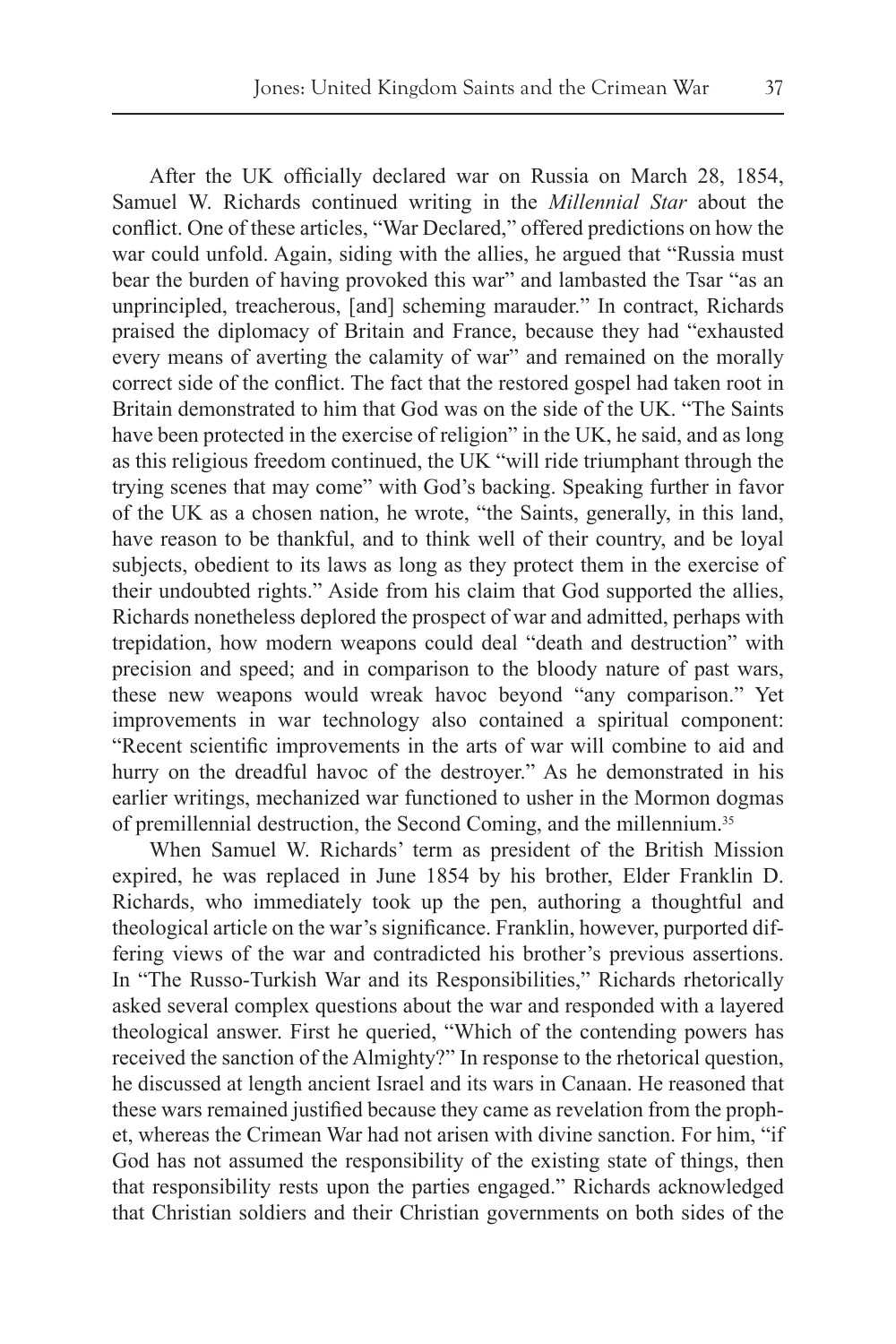battlefield were imploring God in prayer for victory on the battlefield. And while he acknowledged that each side was "entitled to all the aid their faith and prayers can secure," he hoped these prayers would function to bring about a "speedy end" to the conflict. He then articulated what the war meant in God's plan for the world: "War is said to be a calamity to befall any people, but it is evidently at times a very necessary one," since conflict functioned "to destroy proud Babylon" and its "Baylonish features" before the "second event of the Messiah." War, and the prayers for peace, functioned to push God to "hurl every tyrant from his throne" until "pure Gospel



Franklin D. Richards, president of the British Mission, 1854–1856.

truth, becomes free to all." Once Babylon had been destroyed, and religious freedom enveloped the globe, "then will the supremacy of heaven's law be recognized, and Immanuel's reign begin."36

As 1855 dawned and the war continued to rage, Mormons in the UK kept abreast of the conflict in the local papers, in addition to the *Millennial Star*. In February 1855, an article from the *Times,* a secular UK newspaper, was reprinted in the *Millennial Star*, which laid bare the barbaric nature of war by discussing British losses and failed military efforts, and argued that the war was fought for the aristocracy. The article condemned the deplorable state of the war and did not speak highly of the military or the British government, calling the war a "national suicide."37 The following week a somewhat narrow and unfeeling talk from American-born George A. Smith, a member of the Twelve, given at Salt Lake City, also mentioned the war. Though Smith said he cared little for the outcome of the war, whether or not "Turkey is actually devoured by the Russian bear," what was important was that the war's outcome did not affect LDS emigration to Zion and religious freedoms in the UK.38

In March 1855, Franklin D. Richards' longest article on the Crimean War appeared in the *Millennial Star*—a hefty eight-page essay entitled "How are the Mighty Fallen!" Richards lambasted the failed UK military campaign in the Crimea from a tactical, political, and spiritual perspective. He also inserted a compilation of reports from various secular newspapers discussing the failed campaign to the present, and then remarked how "the world looks with amazement, and England is almost stupefied, at the utter break down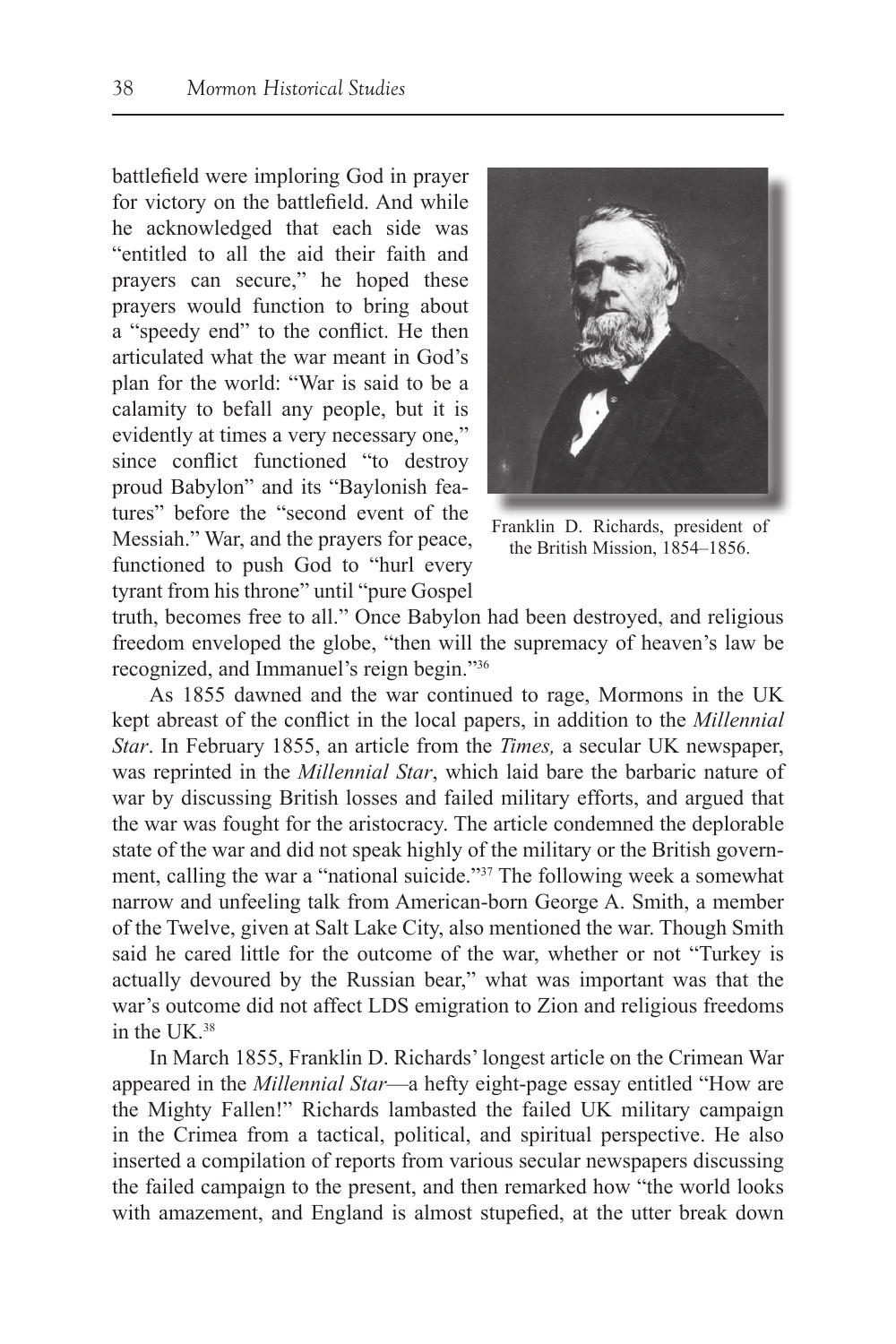of her eastern expedition." Clearly, England's "Crimean enterprise [had] become a byword for incompetency, mismanagement, and maladministration." He argued that these things happen to nations that "will not serve the Lord," and attributed to divine punishment the high casualty rates among UK troops at Sebastopol.<sup>39</sup>

Articulating in detail the LDS doctrine of nations and governments submitting to Mormonism as the future global theocracy, in June 1855, Richards connected his final essay, "God's Latter-day Church and Kingdom," to the ongoing war. He opened the four-page essay by quoting Daniel 2:44: "And in the days of these kings shall the God of heaven set up a kingdom, which shall never be destroyed; and the kingdom shall not be left to other people, but it shall break in pieces and consume all these kingdoms, and it shall stand for ever." Elucidating on the scripture, President Richards argued that anyone familiar with the Bible should be aware of its teachings on God's plan to establish a global theocracy on earth, a government that would oversee the world, which theocracy would "bring into subjection to it every other kingdom, authority, and power." He next narrated the history of the modern world, the establishment of political institutions, and God's plan for the world. The Crimean War and past history, he argued, demonstrated that Europe was trapped in the grip of tyranny by its rulers, causing it to suffer from a "frigid illiberality of laws"; therefore it could not function as the legitimate seat of God's future kingdom. On the other hand, the United States had demonstrated itself as the only power able to "throw off the foreign yoke, and adopt a constitution" that would pave the way for God's return and reign. Furthermore, "the United States [must] acknowledge the hand of the Lord, and submit to His kingdom," but the European nations must do so as well. For Richards, Europe was doomed with divine destruction, and the war demonstrated this principle. However, if the combatants, "Britain, France, [and] Russia, . . . voluntarily submit their authority to the Lord, through his prophet Brigham Young, and bring over their nations with them to the Lord's side, they will save an untold amount of suffering."40

Richards' final essay on the Crimean War appeared in the *Millennial Star* in May 1856, after the war had ended. "The Results of the Late War, provided a synthesis of the war's implications to the global religious scene. This essay cynically narrated the loss of life and formulation of belief that the conflict was only a temporary suspension of discord in Europe; additional altercations would most certainly occur, because of human nature's inclination toward violence, greed, and gain. Richards argued that this petty demonstration of human nature and the general state of mankind in Europe had become "so worthless that the Lord will soon replace the rubbish out of the way," and replace it with "something better." Notwithstanding the casualties and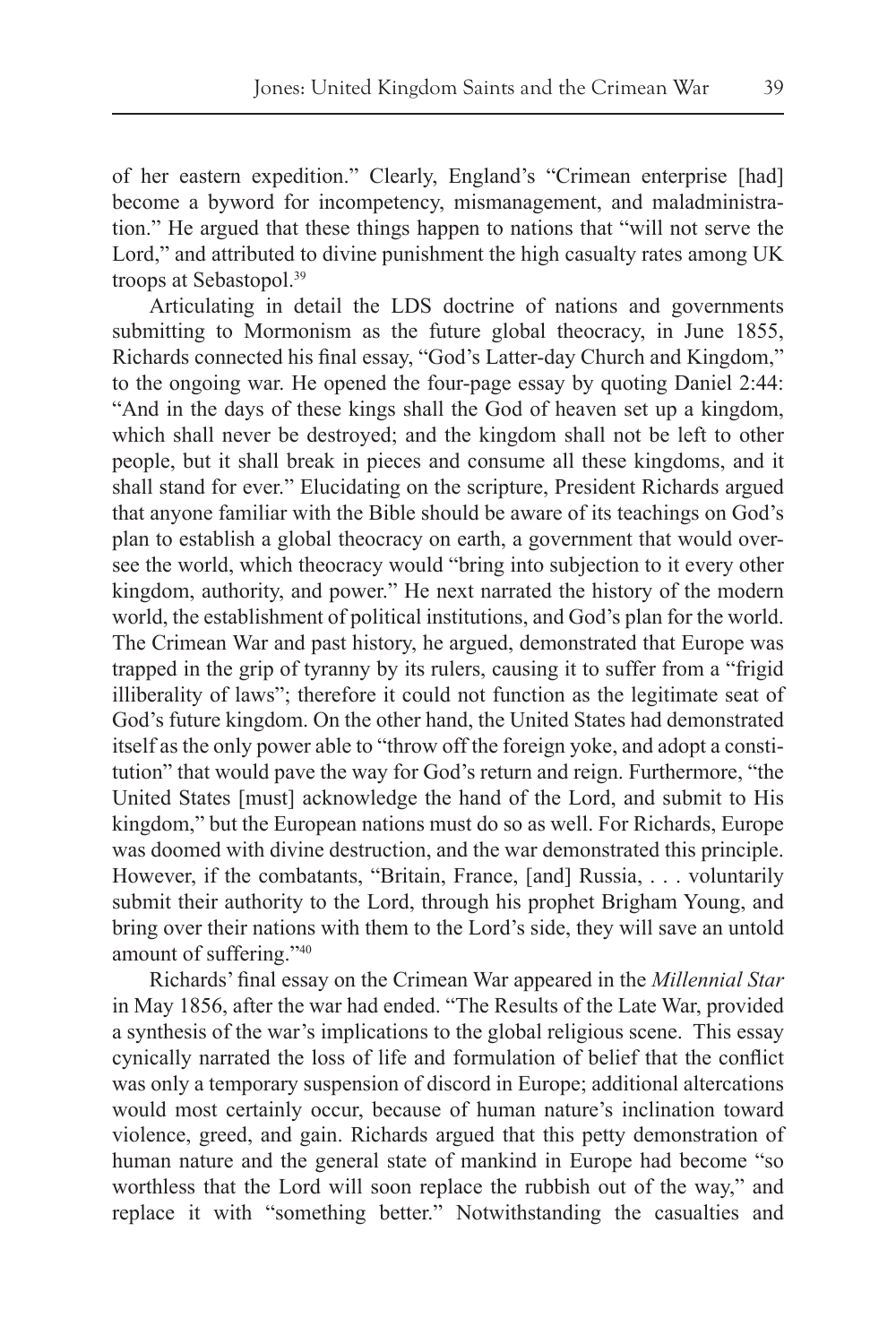shortfalls of humanity, Richards further detailed the LDS conception of a global theocracy and discussed the prophetic deliverance of the Jews. He made the case that the nations involved in the war, and the peace treaty that resulted, functioned as "instruments for accomplishing His will in opening the door, more effectively, for the deliverance of the Jews and their restoration to the promised land." From his perspective, Richards perceived that the concluding war had removed political restraints from Jews seeking to return to Jerusalem, and now the Jews had "the privilege and the right to become owners of the land" in the holy capital. This political transformation would allow the Jews to "make rapid advancement to power and nationality," signifying that the Second Coming was imminent, and that the latter day Zion, or New Jerusalem, would become the "great capital of the world, and Jerusalem an auxiliary city, governing the eastern hemisphere" as a co-balancer of theocratic governance.<sup>41</sup>

# **Conclusion**

For Latter-day Saints in the United Kingdom, the Crimean War reinforced the premillennialist worldviews within Mormonism and served as evidence of God's hand in global affairs. It further demonstrated their personal roles as participants in the Biblical narratives unfolding before them. And while belief in the imminence of Christ's return failed to materialize, the "wars and commotions of nations," typified by the Crimean conflict, influenced and interplayed with the Saints' lives and worldviews in significant ways.

#### **Notes**

1. Previous general surveys of Mormonism in the UK have not addressed the Mormon connection or involvement with the Crimean War. See for example, V. Ben Bloxham, James R. Moss, and Larry C. Porter, eds., *Truth Will Prevail: The Rise of the Church of Jesus Christ of Latter-day Saints in the British Isles 1837–1987* (Cambridge, England: University Press, 1987); and Richard L. Evans, *A Century of Mormonism in Great Britain* (Salt Lake City: Publishers Press, 1984). The only previous published study on the subject is Wilford H. LeCheminant, "'A Valiant Little Band': LDS Soldiers in the Crimean War," *Ensign* 11, no. 1 (January 1981): 18–21.

2. Richard E. Bennett, "'We Know No North, No South, No East, No West': Mormon Interpretations of the Civil War, 1861–1865," *Mormon Historical Studies* 10, no. 1 (Spring 2009): 51–63.

3. I present this same concept in connection with German unification. See Zachary R. Jones, "War and Confusion in Babylon: Mormon Response to German Unification, 1864–1880," *Journal of Mormon History* 37, no. 4 (Fall 2011): 115–49. A similar position is taken by Craig Livingston in "Eyes on 'the Whole European World': Mormon Observers of the 1848 Revolutions," *Journal of Mormon History* 32, no. 3 (Fall 2005): 78–112;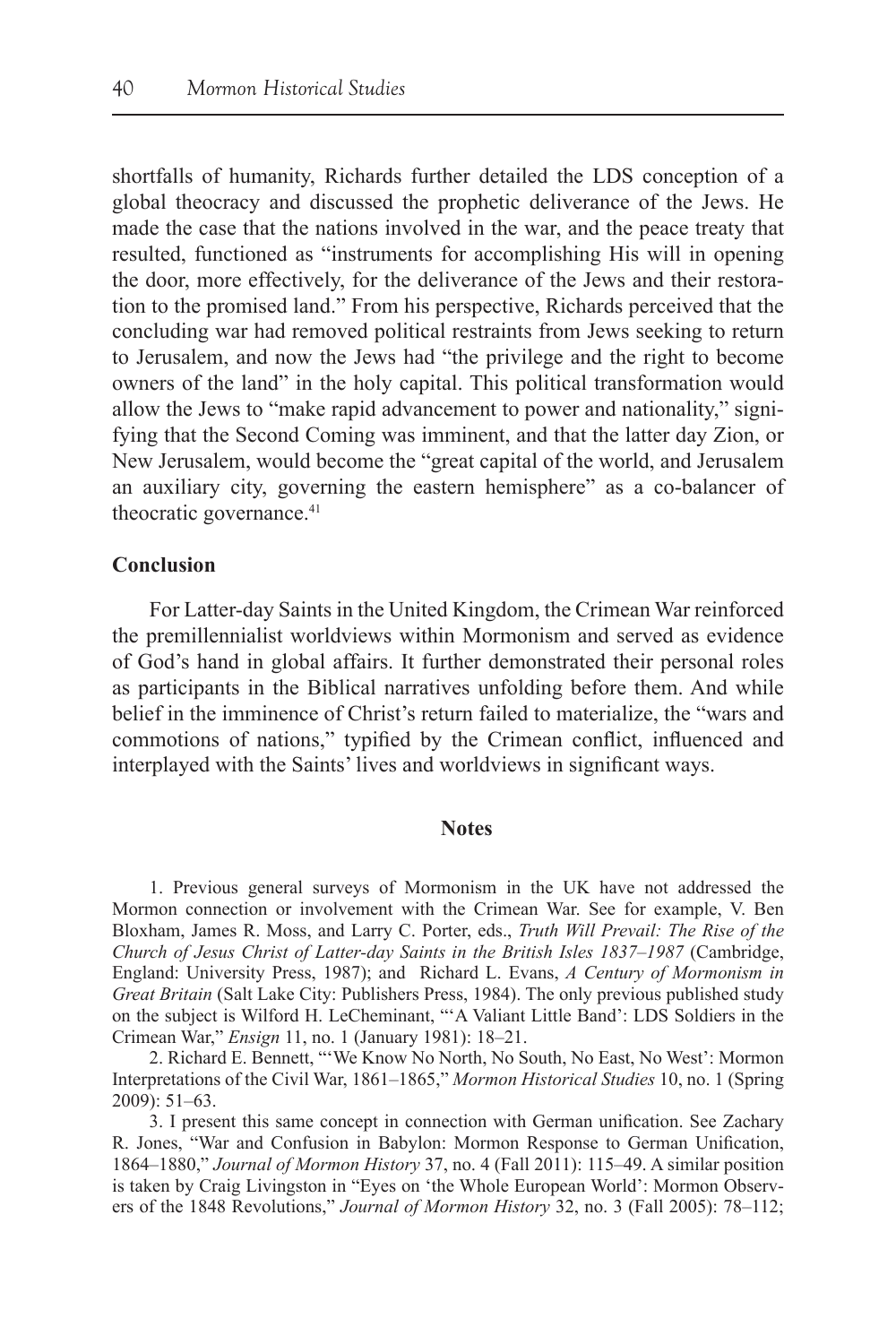and Craig Livingston, "From Above and Below: The Mormon Embrace of Revolution, 1840–1940" (PhD diss., Temple University, 2002).

4. Historians consider the Ottoman Empire to be one of the longest lasting empires in modern world history, from 1299–1923. At the zenith of Ottoman power, in the sixteenth and seventeenth centuries, the empire controlled territory in southeastern Europe, southwestern Asia, and northern Africa. Headquartered and governed from Istanbul, Turkey, during this later period, the empire was dissolved in 1923 with the Treaty of Lausanne.

5. General histories of the Crimean War include Trevor Royal, *Crimea: The Great Crimean War, 1854–1856* (New York: St. Martin's Press, 2000); Orlando Figes, *The Crimean War: A History* (New York: Metropolitan Books, 2011); and William H. Russell, *The Crimean War: As Seen By Those Who Reported It* (Baton Rouge, LA: University of Louisiana Press, 2009). For repercussions associated with the Russian monarchy see Richard S. Wortman, *Scenarios of Power: Myth and Ceremony in Russian Monarchy* (Princeton, NJ: Princeton University Press, 2006); and Robert Bucholz, *Foundations of Western Civilization* (Chantilly, VA: The Teaching Company, 2006).

6. Documenting the number of LDS soldiers who served in the Crimean War was difficult to determine. The British and European Missions did not keep a detailed log or list of soldiers serving in the conflict, hence evidence is fragmentary. Most of the source information is taken from letters written by LDS soldiers which appeared in the *Millennial Star*. I have documented the names of twenty-eight soldiers—a mix of Scottish, Welsh, Irish, and British. The letters were written in terms of familiarity to Church leaders, so the soldiers were often referred to as Brother (surname), given names often being omitted. The following is a list of names provided in the *Millennial Star* of soldiers who served in the Crimean War, including given names when provided, and information about injuries sustained or those killed in action (KIA). Listed alphabetically by surname: Paul Ballard, Stephen Ballard, Barber (first name unknown), Bonavia (first name unknown), Boynton (first name unknown), Patrick Brodlie (KIA), G. W. Burridge, Caughlan (first name unknown), Culver (first name unknown), Alexander Downes, Peter Hays (wounded), W. Higgins, Hillier (first name unknown), Locke (first name unknown), McDonald (wounded, first name unknown), John McLean, Miller (first name unknown), Pullham (first name unknown), Alexander Ross (died of sickness), Henry Russell, E. Stevenson, Spurr (first name unknown), Thomas (wounded, first name unknown), Trice (first name unknown), Valentine (KIA, first name unknown), W. Walker, and West (first name unknown). Although I have been unable to document this, a few LDS women probably also served in the nursing corps. This most interesting topic requires additional research.

7. In mid-1855, James F. Bell departed for Utah and died in transit apparently from sickness. See "Obituary," *Millennial Star* 17, no. 37 (September 15, 1855): 585–86. See previous mention of J. F. Bell in "The Saints in the Crimea," *Millennial Star* 17, no. 18 (May 5, 1855): 280.

8. Most scholars of the Crimean conflict consider the Sabastopol siege as the turning point of the war resulting in Russia's defeat. Approximately 100,000 Russia soldiers died in the siege. See William C. Green and W. Robert Reeves, trans. *Soviet Military Encyclopedia* (Boulder, CO: Westview, 1993).

9. John McLean to E. Stevenson, January 30, 1855, *Millennial Star* 17, no. 18 (May 5, 1855): 284.

10. John McLean to Franklin D. Richards, May 21, 1855, *Millennial Star* 17, no. 26 (June 30, 1855): 414.

11. John McLean to Franklin D. Richards, November 25, 1854, *Millennial Star* 17, no. 1 (January 6, 1855): 12–14.

12. Alexander Downes to Franklin D. Richards, April 5, 1855, *Millennial Star* 17, no.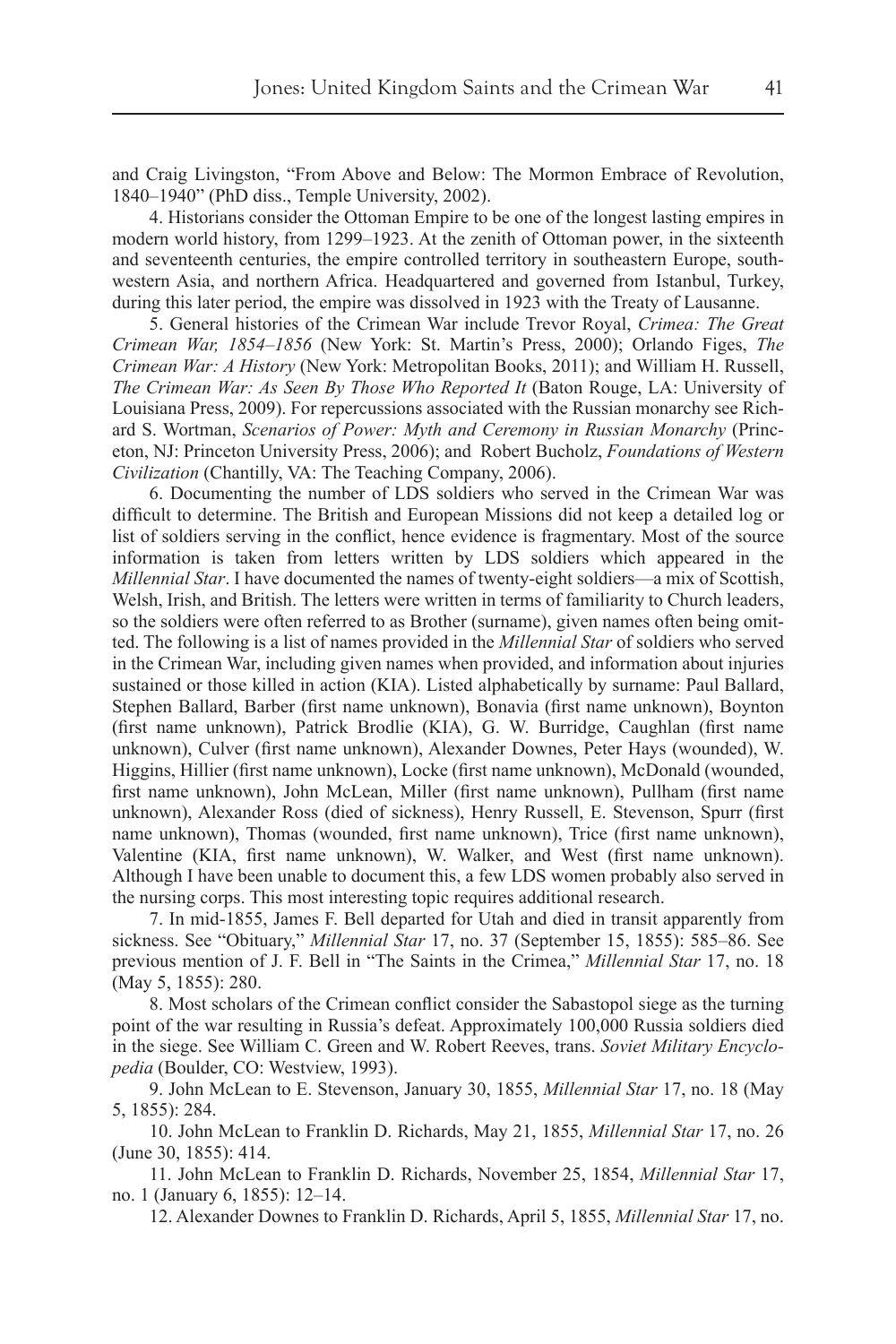#### 18 (May 5, 1855): 286.

13. Henry Russell to Franklin D. Richards, March 30, 1855, *Millennial Star* 17, no. 18 (May 5, 1855): 284–85.

14. W. Higgins to Franklin D. Richards, June 7, 1855, *Millennial Star* 17, no. 30 (July 28, 1855): 478–79.

15. Franklin D. Richards to Brigham Young, Liverpool, October 31, 1954, Brigham Young Incoming Correspondence, LDS Church Library, as cited in LeCheminant, "'A Valiant Little Band,'" 2.

16. See Olive Anderson, "The Growth of Christian Militarism in Mid-Victorian Britain," *English Historical Review* 86, no. 338 (January 1971): 46–72. It should be noted that Anderson's arguments have been supported in more recent scholarship. See Yuval N. Harari, *The Ultimate Experience: Battlefield Revelations and the Making of Modern War Culture, 1450–2000* (New York: Palgrave Macmillan, 2008): 185.

17. John McLean to Franklin D. Richards, November 25, 1854, *Millennial Star* 17, 1 (January 6, 1855): 13. It should also be noted that Malta Conference President James F. Bell regularly reported on preaching to soldiers at Malta, where soldiers landed and trained before deployment to the front in the Crimean Peninsula. He encountered a similar finding, perhaps of even more lack of reception, though he did glean some baptisms. See "Foreign Intelligence," *Millennial Star* 16, no. 13 (April 1, 1854): 202; James F. Bell, "The Malta Mission," *Millennial Star* 16, no. 23 (April 29, 1854): 364–65; James F. Bell to Franklin D. Richards, August 29, 1854, *Millennial Star* 16, no. 40 (October 7, 1854): 636–37; and James F. Bell to Franklin D. Richards, October 15, 1854, *Millennial Star* 16, no. 49 (December 9, 1854): 782–83.

18. See "Revelation," *Millennial Star* 15, no. 1 (January 1, 1853): 5–8. Following the public announcement, conversion rates in the UK dropped off, and a sizable portion of the LDS membership abandoned the faith. For a discussion on the impact of the polygamy announcement in the UK see Polly Aird, *Mormon Convert, Mormon Defector: A Scottish Immigrant in the American West, 1848–1861* (Norman, OK: Arthur H. Clark Company, 2009): 53–62.

19. Alexander Ross to Franklin D. Richards, August 5, 1854, *Millennial Star* 16, no. 38 (September 26, 1854): 605.

20. Henry Russell to Franklin D. Richards, March 30, 1855, *Millennial Star* 17, no. 18 (May 5, 1855): 285.

21. Henry Russell to Franklin D. Richards, May 31, 1855, *Millennial Star* 17, no. 26 (June 30, 1855): 415.

22. No exact figure is given for conversions, but fragmentary information in the various letters published in the *Millennial Star* estimate the number of convert baptisms to be around twenty.

23. Alexander Ross to Franklin D. Richards, August 5, 1854, *Millennial Star* 16, no. 38 (September 26, 1854): 605.

24. John McLean to Franklin D. Richards, November 25, 1854, *Millennial Star* 17, no. 1 (January 6, 1855): 13.

25. John McLean to E. Stevenson, January 30, 1855, *Millennial Star* 17, no. 18 (May 5, 1855): 284. Scutari is the former Greek name for a municipality known today as Üsküdar, Turkey, a municipality near Istanbul. Scutari was an area where many British wounded were cared for during this period of the war.

26. Alexander Downes to Franklin D. Richards, April 5, 1855, *Millennial Star* 17, no. 18 (May 5, 1855): 286.

27. John McLean to Franklin D. Richards, May 21, 1855, *Millennial Star* 17, no. 26 (June 30, 1855): 414.